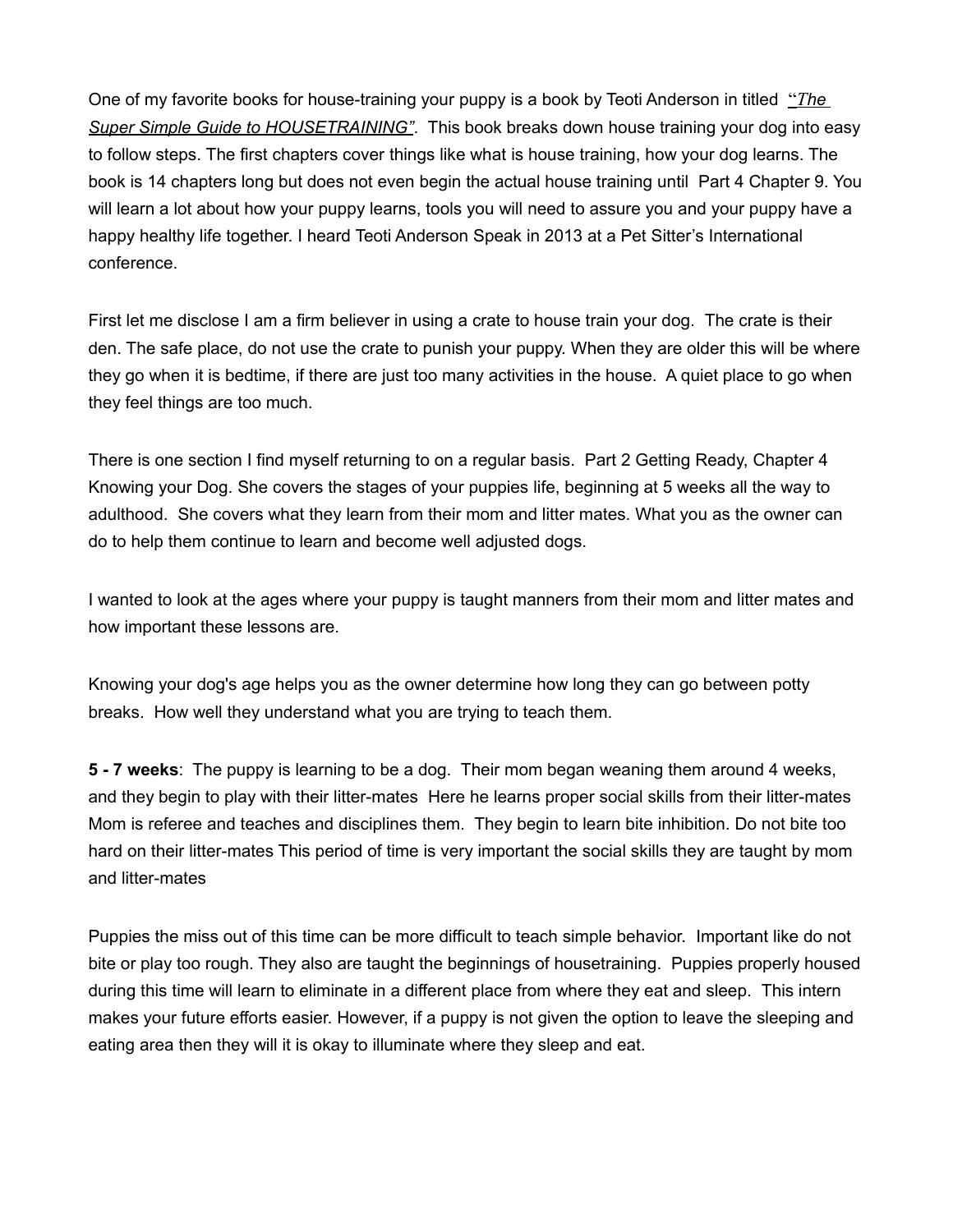The next stage is one of my favorites.

**8-16 weeks:** This is a short window but a lot is learned. The world is discovered. The world can be a wonderful or terrifying place, as the owner can make a big difference at this point in his life. It is so important they meet all types of people and dogs. You want them to meet all types of people and places but not overwhelm them. It is a balancing act. I will cover socializing in another blog.

Sometimes during this period of time you may be fooled by your puppy that they are house trained They may even head to the door when they need to go outside. They are still learning the steps but still do not have complete control over their bladder and are still learning to control their bladder.

At eight weeks in general a puppy should be able to hold their bladder for about 2 hours. So you need to make sure they are let out every two hours. You can very slowly increase this time. At sixteen weeks a puppy can go about 4 hours before a potty break is needed. The biggest mistake an owner makes is pushing this, making the puppy wait longer than they physically can between breaks. Holding "it" too long can cause UTIs or accidents. The puppy that has an accident in their crate should not be punished. You as the owner caused this accident by making them wait longer than the puppy can physically hold their bladder.

**4 - 6 months:** You may think your puppy is house trained but they are like preteens with really bad ADHD. No medication can fix this, they are very easily distracted. You are beginning to think they are incapable of focusing on anything. Just when you think your puppy is getting ready to potty, the wind will blow causing a leaf to move in front of them. That leaf must be chased and chewed on. At 4 months your puppy should be able to hold their bladder for about four to five hours. At 6 months your puppy should be able to go about six to seven hours between potty breaks.

**6 - 12 months:** Puppies will begin to develop sexually. You may notice your neutered male puppy marking. Including raising his leg and peeing on your furniture. Your female puppy could have her first heat anywhere between 6 and 12 month of age. Smaller breeds will have a first heat sooner than larger breeds.

At this point if your puppy has had good and consistent training they should be able to go seven to eight hours between breaks. Your puppy still does not consider the entire house as a den so do not let them have the unsupervised run of the house. You are likely to find some unwanted surprises. This can be a set back for both you and your puppy. Training has to be a win win approach.

**12 - 24 months:** Depending on your puppy's breed they are considered adults at 12 months. Some larger breed dogs do not reach full maturity until 2 or even 3 years of age.